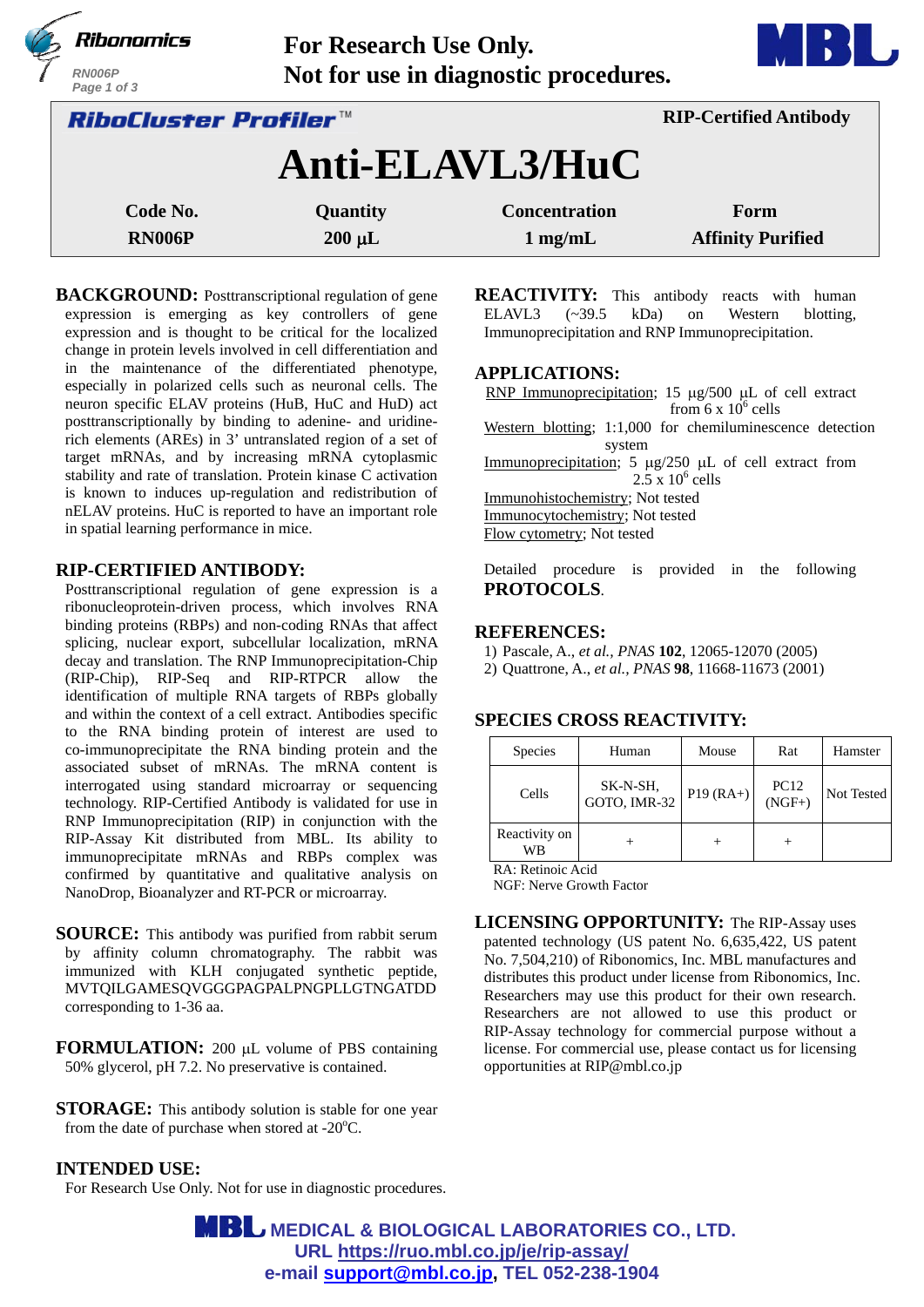

*Analysis of isolated RNA with Bioanalyzer.*

| Average of the RNA Quantity $(n=2)$ |            |  |
|-------------------------------------|------------|--|
| Antibody                            | $RNA$ (ng) |  |
| Normal Rabbit IgG                   | 55.0       |  |
| anti-ELAVL3                         | 338.0      |  |
| <b>Total RNA</b>                    | 150850.0   |  |

## **PROTOCOLS: RNP Immunoprecipitation**

Some buffer and reagents are included in the RIP-Assay Kit (code. RN1001). Please also refer to the protocol packaged in the RIP-Assay Kit.

[Material Preparation]

- 1. Lysis Buffer (+) Before using the Lysis Buffer, protease inhibitors, RNase inhibitors, and DTT are added to the Lysis Buffer at the appropriate concentration.
- 2. Wash Buffer (+)

Before using the Wash Buffer, DTT is added to the Wash Buffer at the appropriate concentration.

## **Protocol**

- 1) Wash 6 x  $10^6$  cells 2 times with PBS and resuspend them with 500  $\mu$ L of ice-cold Lysis Buffer  $(+)$  containing appropriate protease inhibitors, RNase inhibitors, and DTT. Vortex for 10 seconds. Leave on ice for 10 minutes.
- 2) Centrifuge the tube at  $12,000 \times g$  for 5 minutes at  $4^{\circ}$ C and transfer the supernatant to another tube.
- 3) Add 25  $\mu$ L of 50% protein A agarose beads slurry resuspended in Lysis Buffer (+) into the supernatant. Incubate it at 4°C with rotating for 1 hour.
- 4) Centrifuge the tube at 2,000 x g for 1 minute at  $4^{\circ}$ C and transfer the supernatant to another tube (precleared

sample).

- 5) Mix both 25  $\mu$ L of 50% protein A agarose beads slurry resuspended in nuclease-free PBS and Normal Rabbit IgG (RIP-Assay Kit) or anti-ELAVL3 antibody at the amount of suggested in the **APPLICATIONS,** and then add 1 mL of Wash buffer (+) into each tube. Incubate with gently agitation for 1 hour at  $4^{\circ}$ C.
- 6) Wash the beads once with ice-cold Lysis Buffer (+) (centrifuge the tube at 2,000 x g for 1 minute). Carefully discard the supernatant using a pipettor without disturbing the beads.
- 7) Add 500  $\mu$ L of cell lysate (precleared sample of step 4), then incubate with gentle agitation for 3 hours at  $4^{\circ}$ C.
- 8) Wash the beads 4 times with Wash Buffer (+) (centrifuge the tube at 2,000 x g for 1 minute).
- 9) Add 400 µL of Master mix solution (Solution I: Solution II = 10  $\mu$ L: 390  $\mu$ L). Vortex for 10 seconds.
- 10) Add 250 µL of Solution III. Vortex for 10 seconds.
- 11) Centrifuge the tube at 2,000 x g for 2 minutes.
- 12) Transfer the supernatant to the tube containing  $2 \mu L$  of Solution IV.
- 13) Add 600 µL of ice-cold 2-propanol and place at -20 $^{\circ}$ C for 20 minutes. Centrifuge the tube at 12,000 x g for 10 minutes.
- 14) Wash the pellet 2 times with 0.5 mL of ice-cold 70% Ethanol and dry up the pellet for 5-15 minutes.
- 15) Dissolve the pellets in nuclease-free water.
- 16) RNA was quantified with NanoDrop (Thermo Fisher Scientific Inc.) and the RNA quality was analyzed with Bioanalyzer (Agilent Technologies, Inc.).

(Positive control for RNP Immunoprecipitation; SK-N-SH)



### **SDS-PAGE & Western Blotting**

- 1) Wash 1 x  $10^7$  cells 3 times with PBS and suspend them in 1 mL of Laemmli's sample buffer.
- 2) Boil the samples for 2 minutes and centrifuge. Load  $10 \mu L$ of the sample per lane in a 1 mm thick SDS-polyacrylamide gel for electrophoresis.
- 3) Blot the protein to a polyvinylidene difluoride (PVDF) membrane at  $1 \text{ mA/cm}^2$  for  $1 \text{ hour}$  in a semi-dry transfer system (Transfer Buffer: 25 mM Tris, 190 mM glycine,